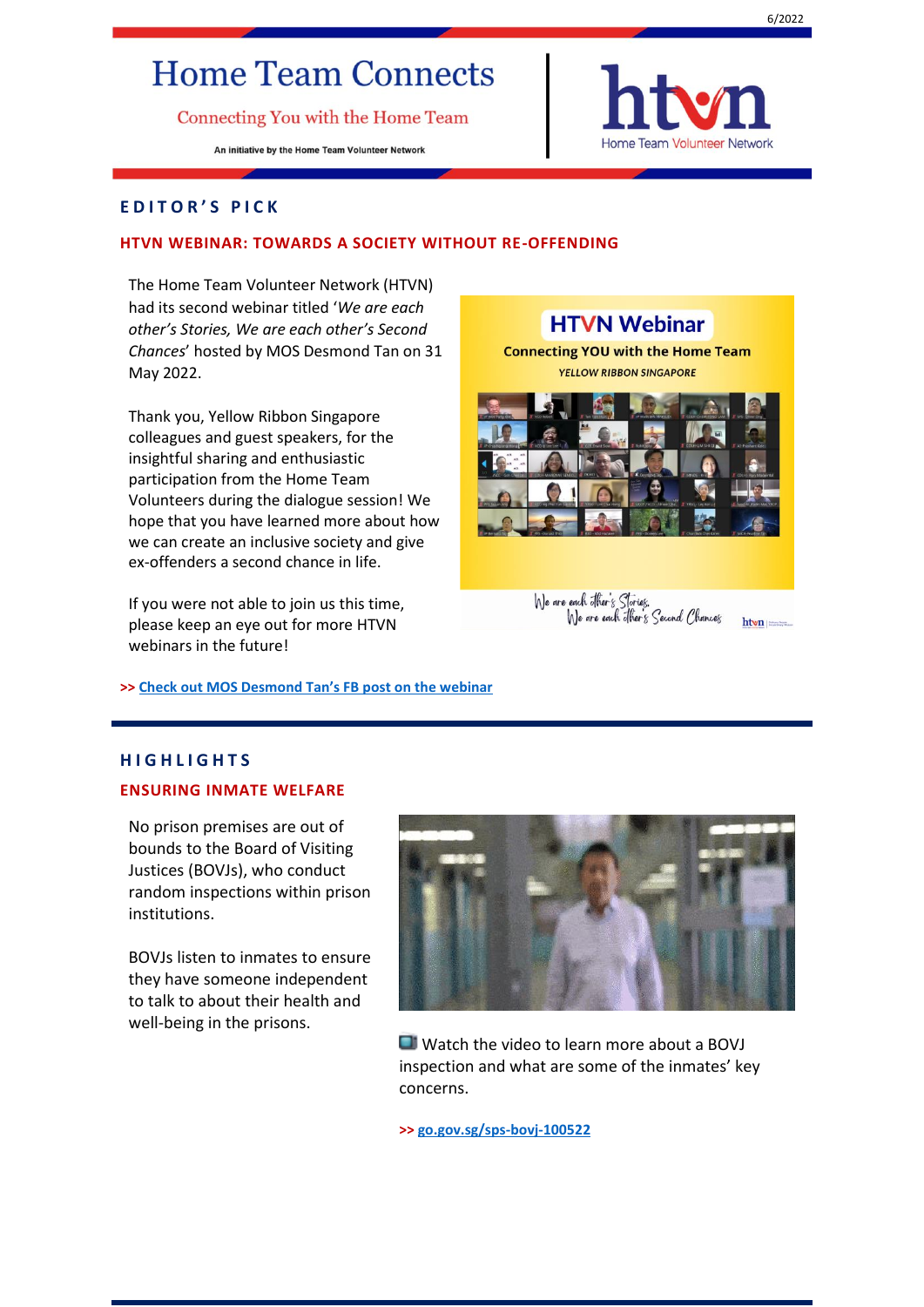# **MHA IN PARLIAMENT**

# **DISINFORMATION CAMPAIGN TARGETED AT SINGAPOREANS IN RELATION TO THE UKRAINE-RUSSIA CONFLICT**

MP Mr Alex Yam asked for MHA's assessment of disinformation campaigns in relation to the Russia-Ukraine conflict to influence Singaporeans and the safeguards against such campaigns.



# Here's the **Written Reply by MIN K Shanmugam**:

**The Ministry of Home Affairs has previously provided our reply to a similar PQ filed for the 4 April Sitting. To date, the Government has not detected a coordinated hostile information campaign (HIC) targeted specifically at Singapore. Nevertheless, the Member's question is opportune to remind us that we should continue to be vigilant against efforts to draw Singaporeans into inauthentic discussions online, and that these efforts seek to otherwise influence or divide us through hearsay, rumours, half-truths or misleading statements. The Government will continue with its efforts to build up a well-informed and discerning public through various public education efforts that strengthen our information and media literacy skills, so that we know how to discern the veracity of information that we encounter online.**

# **PROTECTION OF PUBLIC SERVICE WORKERS AT THE FRONTLINES**

MP Mr Saktiandi Supaat asked about the protection of public service workers from harassment while carrying out their duties, and whether other frontliners like private healthcare workers are protected as well.

Here's an excerpt from the **Written Reply by MIN K Shanmugam:**

**Under the Protection from Harassment Act (POHA), offenders who are convicted of harassment are liable for a fine of up to \$5,000, or an imprisonment term of up to six months, or both. Where the victim is a public servant or public service worker, the punishment is higher – offenders are liable for a fine of up to \$5,000, or an imprisonment term of up to 12 months, or both.**

**For the purpose of additional protection, POHA classifies individuals as public service workers, if their job serves the general public, and not just patrons of a private business or establishment.** 

**Most recently, in 2021, we expanded the list of public service workers for the purposes of additional protection under POHA, to include private healthcare workers directly involved in COVID-19 operations.** 

# **>> [Read the full Written Reply](https://www.mha.gov.sg/mediaroom/parliamentary/written-reply-to-pq-on-number-of-prosecuted-cases-of-harassment-of-public-servants-or-public-service-workers-in-the-execution-of-their-duties-in-the-past-three-years)**

| <b>PSWO</b> |  |
|-------------|--|
|             |  |
|             |  |

**DID YOU KNOW? The Protection from Harassment (Public Service Worker) Order, or PSWO, provides enhanced protection for Public Service Workers against acts of abuse or harassment while they carry out their duties.**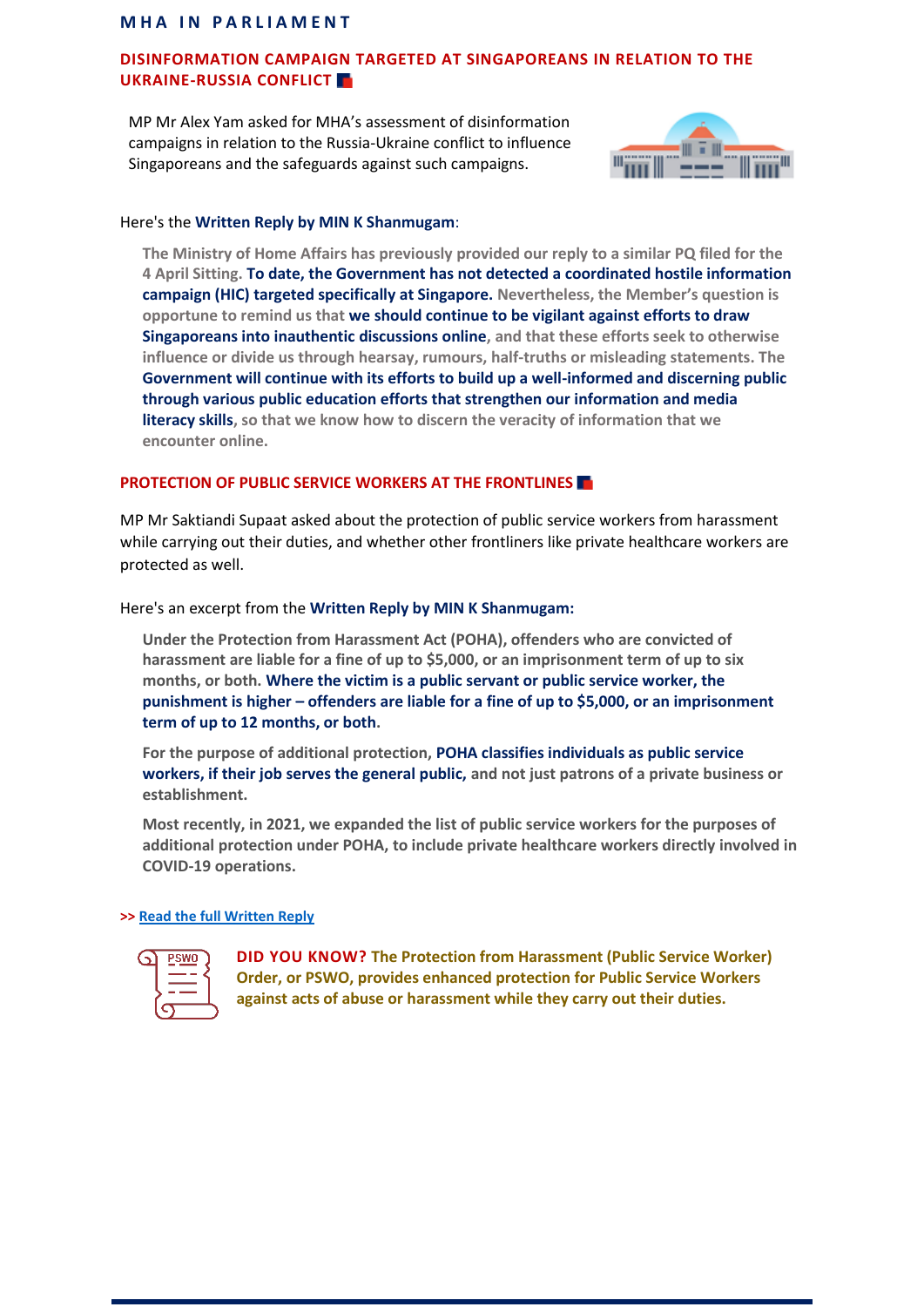## **H O M E T E A M U P D A T E S**

# **ZERO-TOLERANCE AGAINST DIVISIVE TEACHINGS: MIN SHANMUGAM**



MIN K Shanmugam reiterated our strict stance against any form of hate speech and ideologies, and to protect all religions equally on Monday, 23 May, at a doorstop interview. This follows the spamming of social media accounts of President, PM, several political office holders and government agencies by supporters of Indonesian preacher Abdul Somad Batubara, after he was denied entry into Singapore on 16 May.

MIN said Somad's teachings are unacceptable in Singapore, and have real world consequences as some individuals investigated by ISD, including a 17 year-old detainee, had been influenced by Somad.

MIN explained that our laws are applied equally, citing how a few years ago Singapore banned three other Christian preachers who had denigrated other religions; the banning of the film "The Kashmir Files" early this month; and the police charging a Singaporean lecturer for denigratory remarks in court last week.

#### **>> [Watch MIN's doorstop interview](https://fb.watch/deFcwf7pyt/)**

### **MAINTAINING TRUST IN THE HOME TEAM**

The collective efforts of each of us has brought the Home Team to where it is today, acknowledged MIN K Shanmugam, as he thanked all officers for the work behind the fight against COVID-19 in his speech at the Home Team Promotion Ceremony on Tuesday 24 May. This year, a total of 7,206 were promoted. Beyond hard work, MIN Shanmugam highlighted trust as a bedrock for the HT to be able to carry out our mission

**"Trust allows us to take measures, and make decisions in the longer term, and in the public interest, even if in the short term, they may be unpopular. We do what is right." – MIN K Shanmugam**



Maintaining this trust – both from the public and within the HT – will require three ingredients: a clear framework of laws to empower the HTDs to act; firm and fair leaders who back up agencies publicly but are also prepared for internal action when mistakes are made; and disciplined and well-trained officers.

MIN Shanmugam also emphasised that technology is a priority for the HT. Officers will see continual changes with operations aided by new technologies. MIN encouraged all to push on with transformation efforts and increased use of technology. Congratulations to all promotees!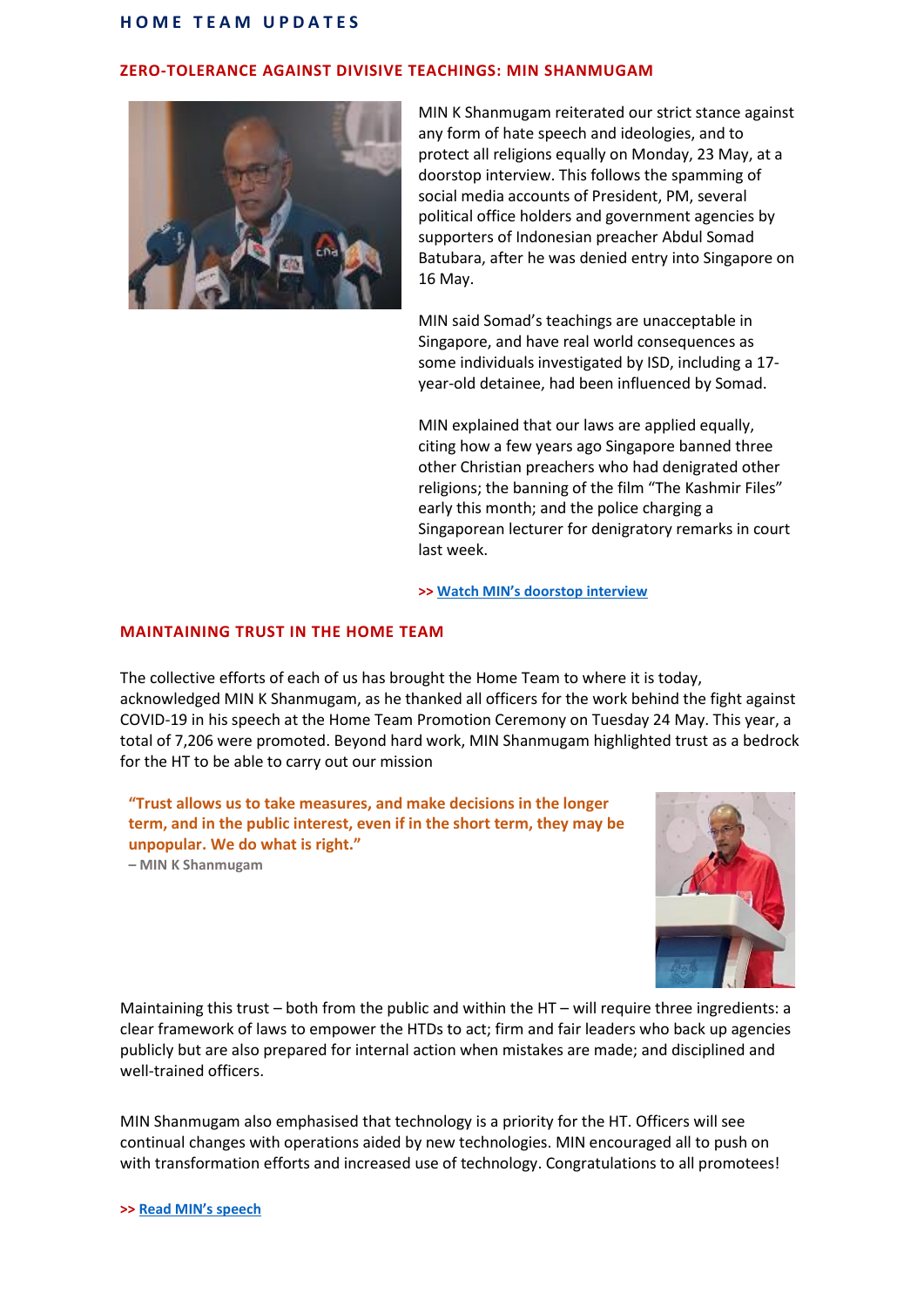### **CREATING A FAIRER SOCIETY FOR WOMEN**

MIN K Shanmugam joined Class 95 FM's Muttons In The Morning programme to share how the [White Paper on](https://www.reach.gov.sg/-/media/REACH/Reach-Files/Singapore-Women-Development/White-Paper/White-Paper-on-Singapore-Womens-Development.ashx)  [Singapore Women's Development](https://www.reach.gov.sg/-/media/REACH/Reach-Files/Singapore-Women-Development/White-Paper/White-Paper-on-Singapore-Womens-Development.ashx) helps protect and create a fairer and more inclusive society for women.

Among the plans for dealing with family violence and online harms, MIN talked about safe spaces for potential victims of family violence, as well as the new NGO, SG Her Empowerment Limited (SHE), that was set up to help young women navigate the internet safely.

Beyond the action plans to provide equal opportunities in the workplace, increasing criminal penalties and more, the White Paper plays a significant role in shifting societal norms for equality for women.

MIN Shanmugam stressed that everyone needs to be involved in embracing the values of equal partnership between men and women, internalising the unique contributions that women make in our society, and recognising these contributions.



**>> Catch [MIN's full interview](https://fb.watch/cNGjHhC4aL)**

# **THE NEW FRONTIERS OF BORDER SECURITY**



Themed 'Many Roles, One Mission', this year's ICA Workplan Seminar reflected on its twoyear fight against COVID-19, highlighting the many roles that the agency plays to uphold the vision of "Secure Borders, Safe Singapore".

Guest-of-Honour MOS Muhammad Faishal Ibrahim commended ICA for playing multifaceted roles in keeping our borders secure and taking up public health roles during the pandemic.

**"Singapore's transition to COVID resilience marks the next phase of border control… This presents both challenges and opportunities for ICA officers. Through the** 



**transformation and training efforts, ICA will become a future-ready agency that will continue to keep Singapore's borders secure and Singaporeans safe." – MOS Muhammad Faishal Ibrahim**

**>> Read [MOS' speech](https://www.mha.gov.sg/mediaroom/speeches/immigration-and-checkpoints-authority-workplan-seminar-2022)** 

ICA announced its transformation plans in the areas of border security and service delivery under the New Clearance Concept (NCC) and Services Centre Next-Gen (SCNG), and upskilling its workforce.

Under the NCC, the Automated Clearance Initiative will allow eligible foreign travellers to be enrolled during manual immigration clearance for the use of automated clearance facilities, and Special Assistance Lanes will facilitate automated clearance for travellers with reduced mobility and families. Under SCNG, ICA is committed to a 'No Fuss; No Visit; No Waiting' experience for its customers. ICA will digitise ICA-issued documents so that the public can access and retrieve them remotely via a secured platform without making a physical trip to collect the documents.

To upskill officers, they will be trained in investigation, and interviewing skills to aid them in performing their new job roles.



**>> [More about ICA Workplan](go.gov.sg/ica-wps-fb-070522)**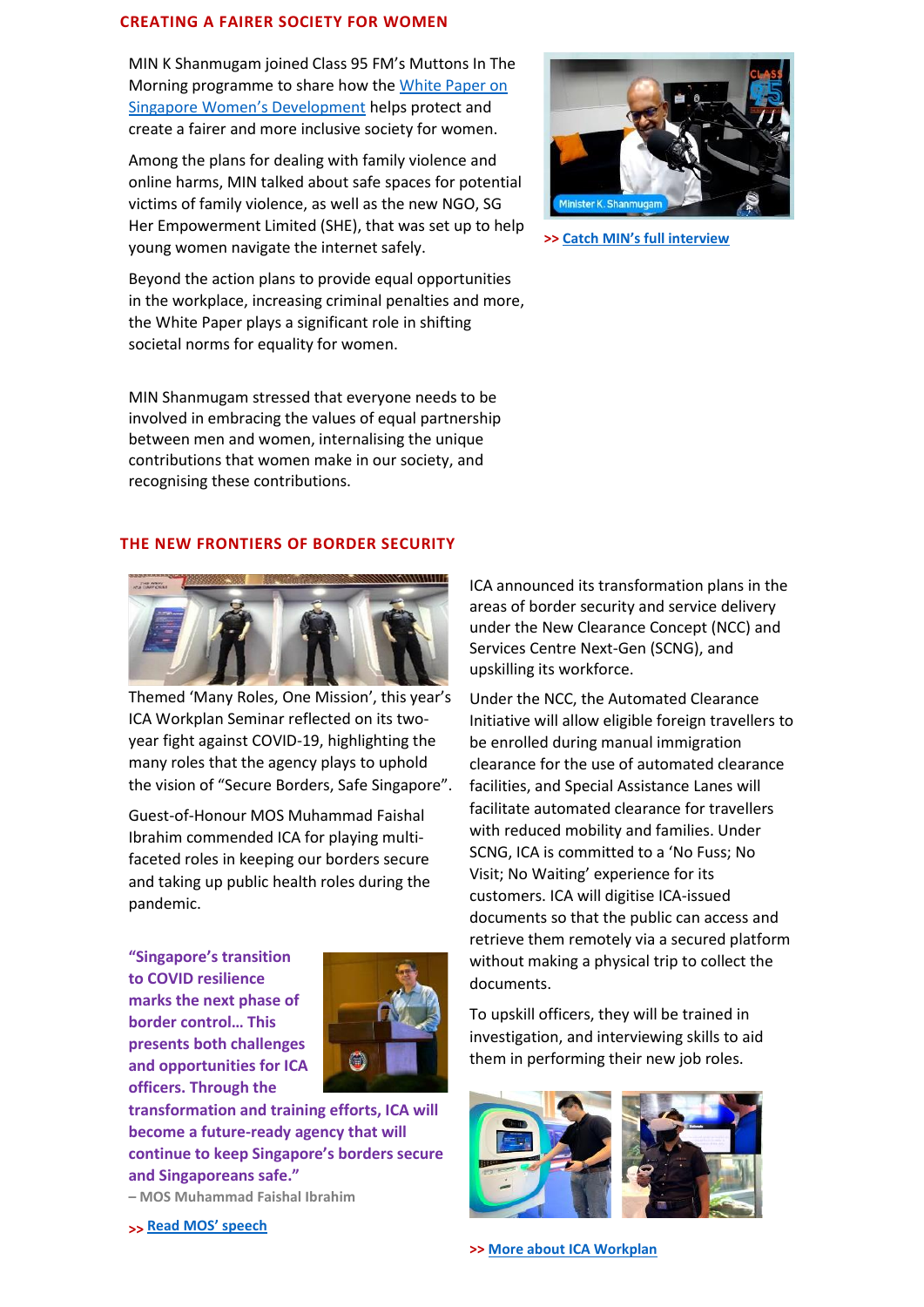## **LAUNCH OF SANA@NORTHWEST**

The Singapore Anti-Narcotics Association (SANA) opened its third Step-Up Centre, SANA @Northwest, to intensify its fight against drug addiction**.**

This walk-in facility located at Ace the Place Community Club partners People's Association and volunteer group Path-I-Choose to help persons in recovery and their families. It also serves as a touchpoint for parents, teachers and grassroots volunteers who need resources to educate and support youths and anyone at risk of drug addiction.

**"I am heartened to see SANA and our community partners coming together as one to serve the diverse needs of former drug abusers and their families. This is testament of our community's readiness to support anyone who wants to start a new chapter in their lives."** 

**- MOS Muhammad Faishal Ibrahim**

# **TRANSFORMING HOME TEAM LEARNING**



HT officers can look forward to enhanced Training and Learning offerings from Home Team Academy (HTA) in the domains of Leadership in Public Safety and Security; Simulation Training for Critical Incident Management; Evaluation and Assessment; and Online Learning. This ties in with HTA's aspirations to become the Centres of Excellence in these four domains, said CE HTA, Mr Anwar Abdullah, at the HTA Workplan Seminar.

For example, the Home Team Learning Management System (HTLMS) 2.0 will incorporate new features such as learning analytics and an AIenabled marking system when it is ready in 2023.

To internalise the 'One Home Team' mindset and identity, the Home Team Gallery was revamped for a more immersive experience. It provides visitors with an understanding of the HT's varied roles and functions, the significance of HT integration and community partnership, and the operating challenges and importance of HT Transformation to be future-ready. A segment of the gallery allows visitors to contribute images of peaceful scenes, to trigger reflections on how the peace we enjoy is the result of HT officers' contributions. New HT officers will visit the Gallery as part of their HT Foundation Course, while other officers can email **[HT\\_Gallery@hta.gov.sg](mailto:HT_Gallery@hta.gov.sg)** to make visit appointments.

**"We must ensure that our officers receive the best form of training we can provide… throughout their entire careers in the Home Team. The required skill sets must continuously be reviewed and updated so that our officers are always well-trained, and remain current in their ability to deal with the evolving challenges of the day."**

**- MOS Desmond Tan**

MOS Desmond Tan, who was the Guestof-Honour, also commended the training and learning efforts of the other Home Team Departments. Some of the HT agencies' training tools and initiatives exhibited at the Seminar include SPS' inhouse prototype of the Oleoresin Capsicum Delivery System Accuracy sensor. It lets trainers receive instantaneous feedback on whether the trainee's deployment of the irritant force was on target.



#### **>> Read [MOS' speech](https://www.mha.gov.sg/mediaroom/speeches/home-team-academy-workplan-seminar-2022)**

**>> [Follow HTA's](go.gov.sg/htalinkedin) [LinkedIn page for more](go.gov.sg/htalinkedin)  [Home Team Training and Learning updates!](go.gov.sg/htalinkedin)**



**>> Read [MOS Faishal' speech](https://www.mha.gov.sg/mediaroom/speeches/launch-of-sanas-step-up-at-northwest)**